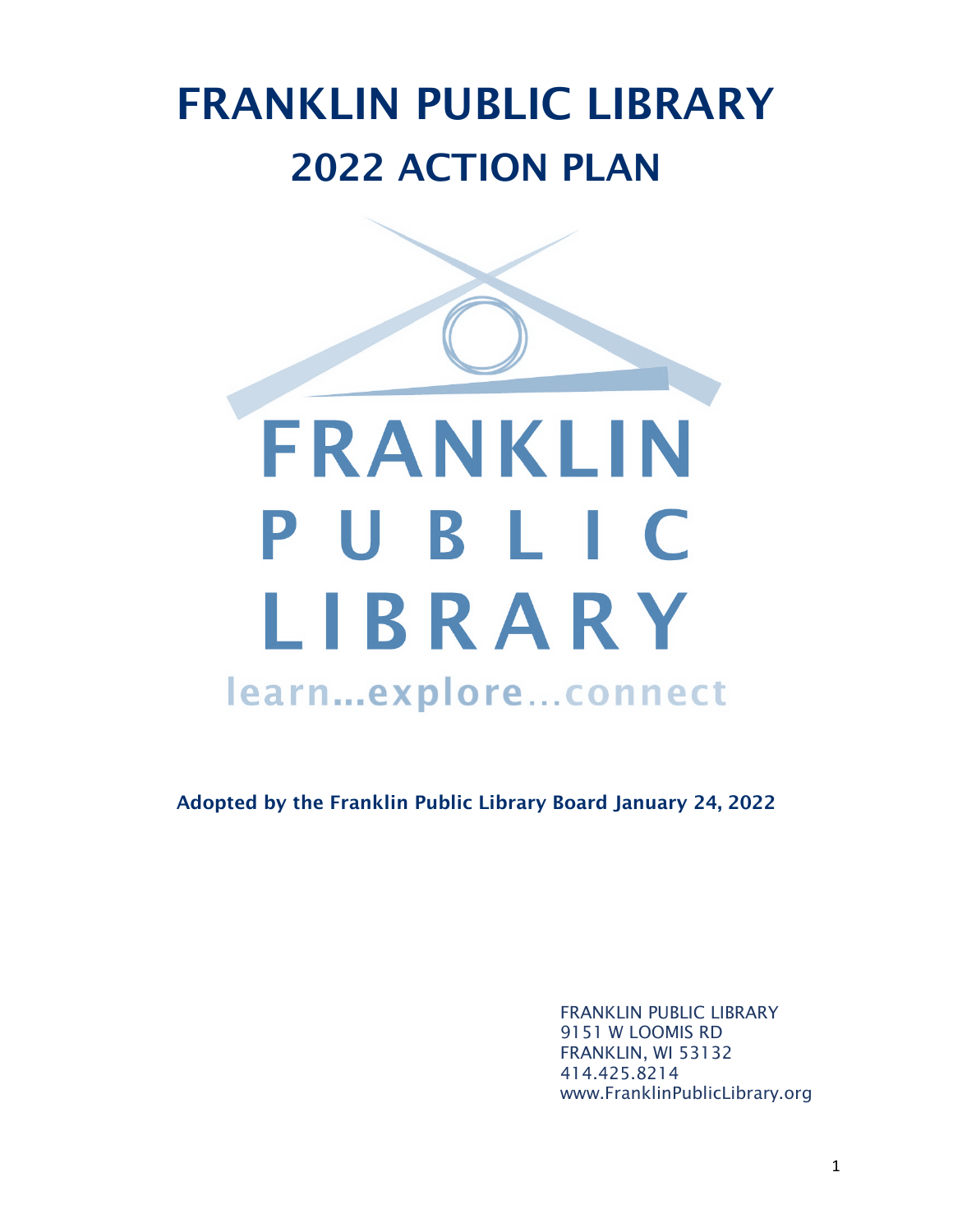#### **STRATEGIC GOAL I – PROGRAMMING**

*The Franklin Public Library will provide quality programming and events that deliver value to our community while best utilizing the resources of the library.*

| WHAT?                                                     | WHO?             | WHEN?   |
|-----------------------------------------------------------|------------------|---------|
| Program survey committee to develop and survey            | Sam, Laura       | Q1      |
| residents on desired programming to identify              |                  |         |
| programming gaps                                          |                  |         |
| -- Increase attendance by 25% over 2021                   |                  |         |
| Increase technology programming with our Virtual Reality  | Sam              | Q2, Q4  |
| Center                                                    |                  |         |
| --Hold 2 programs in 2022                                 |                  |         |
| Increase variety and offerings of in-person and take home | Sarah and Briony | $Q2-Q3$ |
| activities during Summer Reading Program                  |                  |         |
| -- Increase participation by 25% over 2021                |                  |         |
| Develop programming with business leaders and             | Jennifer, Keri   | Q2, Q4  |
| community experts to share their knowledge on topics of   |                  |         |
| interest to Franklin residents                            |                  |         |
| --Develop and market 2 programs in 2022                   |                  |         |

## **STRATEGIC GOAL II – COMMUNITY HUB**

## *The library is the center of the community and will work to foster and grow our role as a community connector.*

| WHAT?                                                        | WHO?                 | WHEN?          |
|--------------------------------------------------------------|----------------------|----------------|
| Evaluate potential improvements to existing                  | Jennifer, Keri,      | Q <sub>1</sub> |
| internal/external communications                             | Maureen              |                |
| Promote the CreateSpace to the community and provide         | Jennifer, Keri       | Q <sub>2</sub> |
| more opportunities for community members to connect in       |                      |                |
| that space                                                   |                      |                |
| -- Increase CreateSpace usage by 25% over 2021               |                      |                |
| Evaluate and implement the use of room scheduling            | Andy                 | Q <sub>2</sub> |
| software for reservations of meeting rooms                   |                      |                |
| --Reduce hours spent on reservations by 10%                  |                      |                |
| Continue to work with new and established community          | Laura                | Q2, Q4         |
| partners on program initiatives                              |                      |                |
| Survey other MCFLS libraries on how they serve their         | Laura, Sam, Andy,    | Q3             |
| diverse communities                                          | <b>Briony</b>        |                |
| Identify ways to work with non-FPS schools serving Franklin  | Laura, Briony, Sarah | Q4             |
| residents to increase use of the library among families with |                      |                |
| students (Franklin-Oak Creek, Indian Community School, and   |                      |                |
| <b>Whitnall School District)</b>                             |                      |                |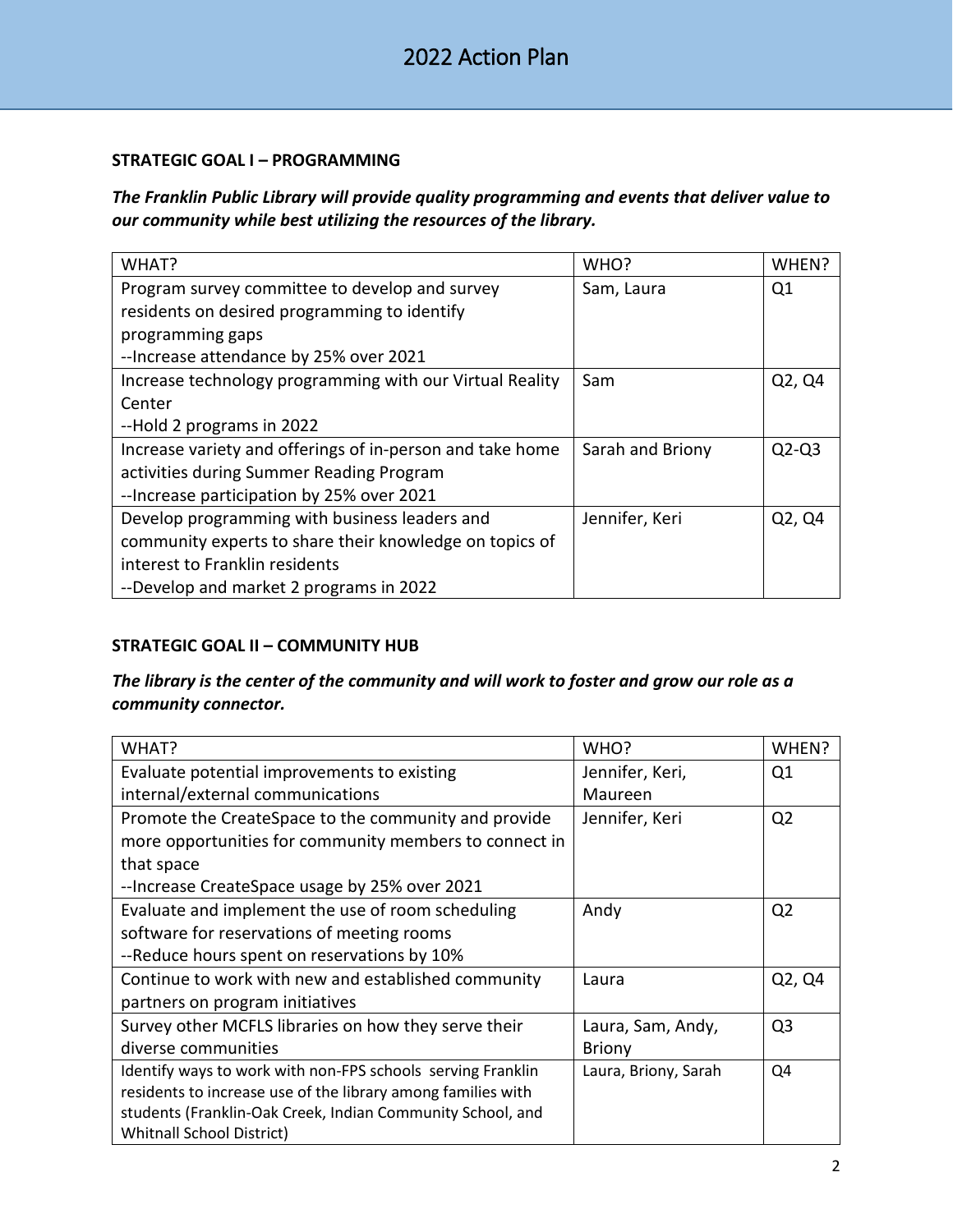#### **STRATEGIC GOAL III – SERVICES AND COLLECTIONS**

*We will increase the use of our services by expanding the library's presence in the community by providing enhanced access to a variety of resources.* 

| WHAT?                                                     | WHO?           | WHEN?          |
|-----------------------------------------------------------|----------------|----------------|
| Research Franklin business grants for funds to purchase   | Keri, Laura    | Q1             |
| diverse materials (Strauss, NML Foundation, etc.)         |                |                |
| Oversee addition of new tools to enhance the              | Jennifer, Keri | Q <sub>2</sub> |
| CreateSpace patron experience                             |                |                |
| -- Increase CreateSpace usage by 50% over 2021            |                |                |
| Implement one new library collection/programming          | Jennifer, Andy | O <sub>3</sub> |
| location                                                  |                |                |
| Implement a new foreign language adult fiction collection | Keri           | Q4             |
| in Hindi, Arabic and Spanish languages                    |                |                |
| --50% of new collection will circulate in 2022            |                |                |

#### **STRATEGIC GOAL IV – MARKETING AND AWARENESS**

# *We will increase public awareness of the library, its resources, and the importance of the library to the community.*

| WHAT?                                                      | WHO?                  | WHEN?          |
|------------------------------------------------------------|-----------------------|----------------|
| Oversee implementation of "We Miss You" marketing          | Jennifer              | Q1             |
| campaign to expired cardholders                            |                       |                |
| --10% of patrons on list will renew library cards          |                       |                |
| Enhance reader's advisory efforts for adult readers        | Andy                  | Q1, Q2,        |
| through suggested reading pamphlets in fiction and         |                       | Q3, Q4         |
| nonfiction                                                 |                       |                |
| --Create 3 pamphlets per quarter                           |                       |                |
| Create the process for a regular marketing campaign to     | Jennifer, Laura       | Q <sub>2</sub> |
| new residents                                              |                       |                |
| Create a series of videos highlighting the Virtual Reality | Sam                   | Q <sub>2</sub> |
| Center, photo scanner, and VHS transfer station.           |                       |                |
| --One video per service/collection                         |                       |                |
| Increase Summer Reading Program participation by           | Sarah and Briony      | Q <sub>2</sub> |
| promoting and encouraging Beanstack in Franklin schools    |                       |                |
| and daycares                                               |                       |                |
| --Increase participation in SRP by 25% over 2021           |                       |                |
| Partner with the Rock on community nights at Milkmen       | Jennifer, Laura, Keri | Q <sub>2</sub> |
| games                                                      |                       |                |
| --Outreach to 10% of attendees per night                   |                       |                |
| Increase the library's presence at the Summer Concert      | Laura                 | Q2, Q3         |
| Series, Franklin Civic Celebration, and National Night Out |                       |                |